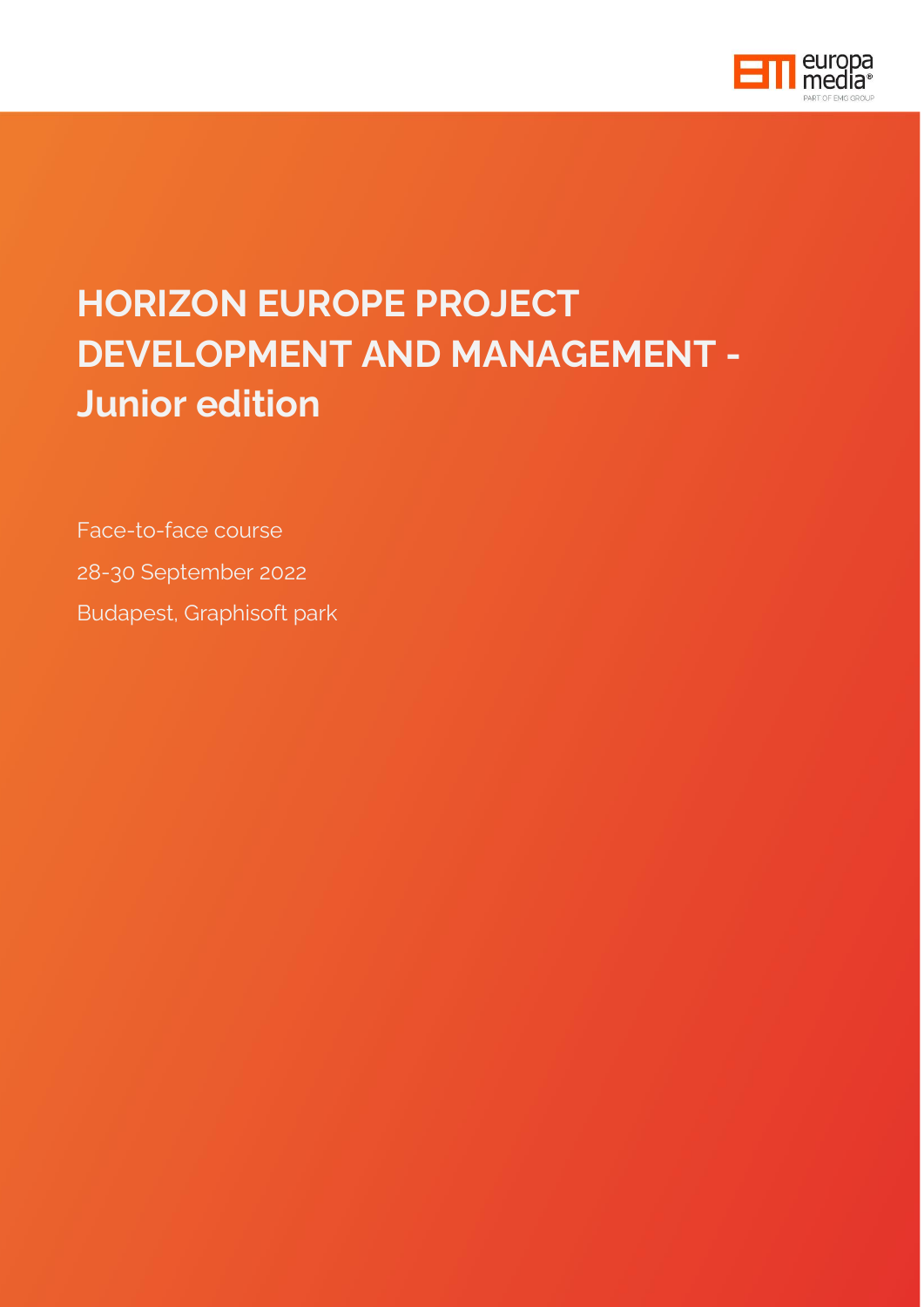

## **DAY 1.**

## **Discussion Topics**

| $09:00 - 09:15$ | Registration                                                                                                                                                                                                                                                                                                                                                                                                                                                                                                                                                             |
|-----------------|--------------------------------------------------------------------------------------------------------------------------------------------------------------------------------------------------------------------------------------------------------------------------------------------------------------------------------------------------------------------------------------------------------------------------------------------------------------------------------------------------------------------------------------------------------------------------|
| $09:15 - 09:45$ | <b>Event Opening</b>                                                                                                                                                                                                                                                                                                                                                                                                                                                                                                                                                     |
| $09:45 - 10:15$ | What makes a Horizon Europe proposal successful                                                                                                                                                                                                                                                                                                                                                                                                                                                                                                                          |
|                 | Introduction to the key success features of EU research and innovation<br>$\bullet$<br>projects.<br>What are the steps, what are the tasks and responsibilities of a partner<br>and the coordinating organisation? Best and worst practices will help<br>highlighting how a successful or bad project looks like.                                                                                                                                                                                                                                                        |
|                 | $(10.15 - 10.25$ Short Break)                                                                                                                                                                                                                                                                                                                                                                                                                                                                                                                                            |
| $10:25 - 11:15$ | Building a winning consortium or joining one                                                                                                                                                                                                                                                                                                                                                                                                                                                                                                                             |
|                 | Build the most suitable Consortium for your next EU project.<br>$\bullet$<br>What are the key aspects to consider while building up your<br>$\bullet$<br>partnership?<br>Your tools to find the right partners: searching facilities, networks, events<br>$\bullet$<br>and more.<br>Maintaining partnerships and connections in the long run.<br>$\bullet$<br>Tips on networking events and virtual networking to be prepared in<br>$\bullet$<br>these times.<br>Understand the winning consortium characteristics in Horizon Europe.<br>$(11.15 - 11.30)$ Coffee Break) |
| $11:30 - 12:15$ | Key steps in proposal writing                                                                                                                                                                                                                                                                                                                                                                                                                                                                                                                                            |
|                 | Introduction to the Funding and Tenders Portal<br>$\bullet$<br>Proposal writing steps - key elements, templates to consider - what to<br>$\bullet$<br>discuss and when. Intro to the tools and procedures set up by the<br>European Commission.                                                                                                                                                                                                                                                                                                                          |
|                 | (12:15 - 13:00 Lunch break)                                                                                                                                                                                                                                                                                                                                                                                                                                                                                                                                              |
| $13:00 - 13:30$ | How to smoothly Lead a proposal to submission?                                                                                                                                                                                                                                                                                                                                                                                                                                                                                                                           |
|                 | • How to distribute the writing of the proposal amongst the key partners<br>How to effectively mobilise your partners to unleash their full potential<br>$\bullet$<br>in terms of their input to the proposal and mobilisation of their<br>resources<br>What are the key proposal sections that require input to be gathered<br>$\bullet$<br>and consolidated from all partners?<br>How to make sure that your partners provide you with accurate data and<br>$\bullet$<br>input for the budget<br>(13:30 - 13:40 Technical break)                                       |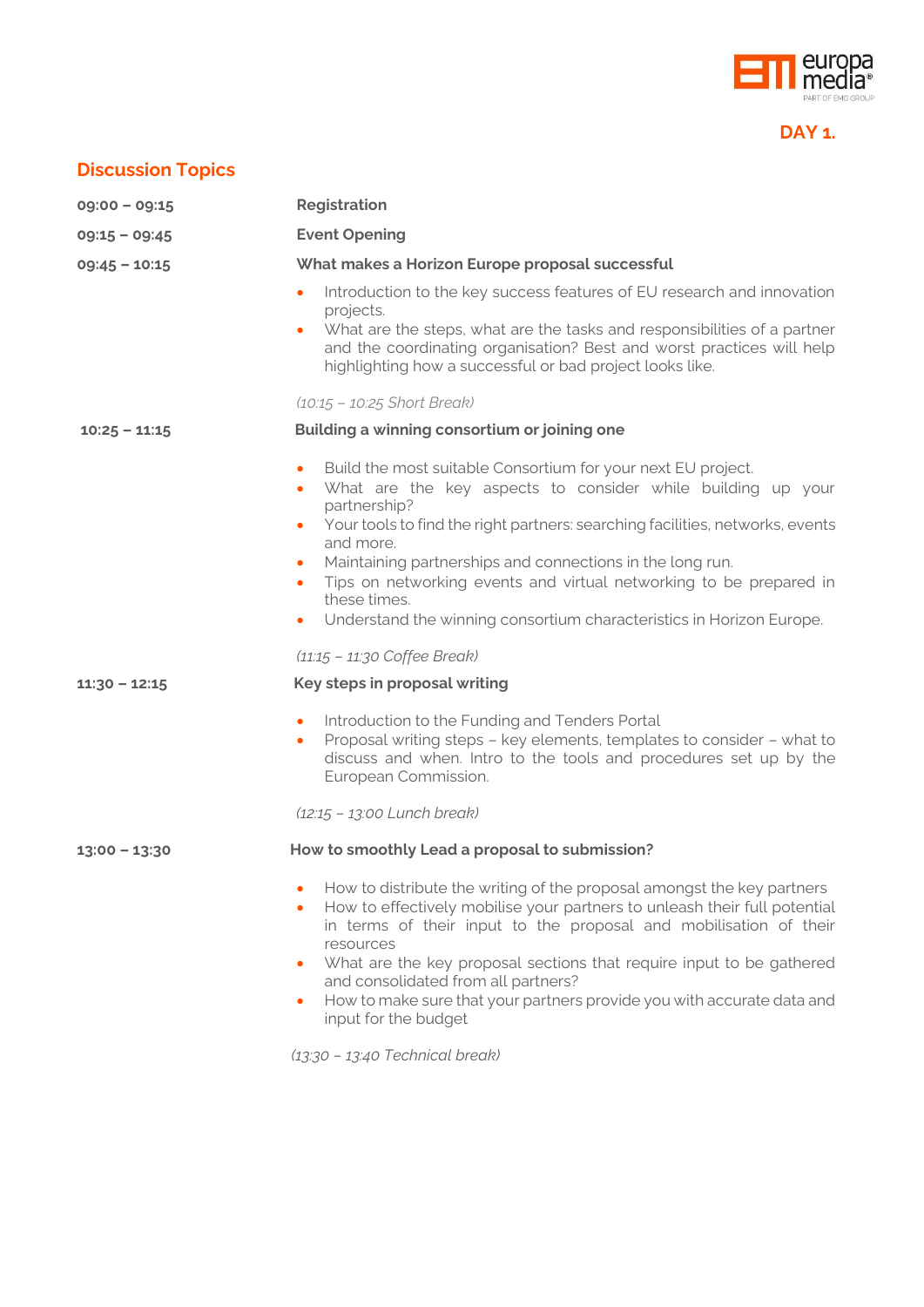

| $13:40 - 14:50$ | <b>Exercise: Practicing the very basic tools</b>                                                                                                                                                                                                                                                                                                                                                                             |
|-----------------|------------------------------------------------------------------------------------------------------------------------------------------------------------------------------------------------------------------------------------------------------------------------------------------------------------------------------------------------------------------------------------------------------------------------------|
|                 | Under the moderation of trainers, participants work in groups on putting<br>$\bullet$<br>together work packages, Gantt charts, pert diagrams - understand the<br>concept development procedure.                                                                                                                                                                                                                              |
| $14:50 - 15:00$ | Remaining questions, end of course                                                                                                                                                                                                                                                                                                                                                                                           |
|                 | DAY 2.                                                                                                                                                                                                                                                                                                                                                                                                                       |
| $08:45 - 09:00$ | <b>Arrival of participants</b>                                                                                                                                                                                                                                                                                                                                                                                               |
| $09:00 - 10:00$ | <b>Introduction to Finances in Horizon Europe - Part I</b>                                                                                                                                                                                                                                                                                                                                                                   |
|                 | Key principles of EU funding for R&I projects<br>٠<br>Overview of the Annotated Model Grant Agreement<br>$\bullet$<br>Grant types and funding rules<br>$\bullet$<br>Importance of budgeting<br>٠                                                                                                                                                                                                                             |
|                 | (10:00 - 10:15 Coffee break)                                                                                                                                                                                                                                                                                                                                                                                                 |
| $10:15 - 11:00$ | Introduction to Finances in Horizon Europe - Part II                                                                                                                                                                                                                                                                                                                                                                         |
|                 | Fundamentals of financial management in R&I projects<br>٠<br>Eligibility rules<br>$\bullet$<br>Direct and Indirect cost<br>$\bullet$<br>Introduction to the major cost categories in an R&I project budget<br>٠                                                                                                                                                                                                              |
|                 | $(11.00 - 11.15)$ Coffee break)                                                                                                                                                                                                                                                                                                                                                                                              |
| $11:15 - 12:00$ | <b>Resource Planning and Budgeting in H2020 Proposals</b><br>Proposal budget vs. project spending<br>٠<br>Estimating costs: Personnel, travel, subcontracting and other direct<br>٠<br>costs<br>Coordinators vs. partners in budget planning<br>۰<br>Resource planning and budgeting tools<br>۰<br>Examples of budgeting process in small/medium vs. large-scale<br>projects<br>$(12.00 - 13.00$ Lunch)                      |
| $13:00 - 15:00$ | <b>Workshop: Resource Planning and Budgeting in HE Proposals</b>                                                                                                                                                                                                                                                                                                                                                             |
|                 | Participants will go through exercises to estimate their budget for a<br>virtual proposal in which they are a partner. They will have to<br>calculate their person-month rate correctly, estimate other direct<br>costs such as travel, consumables, equipment, subcontracting, and<br>demonstrate how their technical role and planned activities in the<br>project are consistent with their planned resources and budget. |
|                 | $(14:00 - 14:15)$ Coffee break)                                                                                                                                                                                                                                                                                                                                                                                              |
| 15:00           | End of day                                                                                                                                                                                                                                                                                                                                                                                                                   |